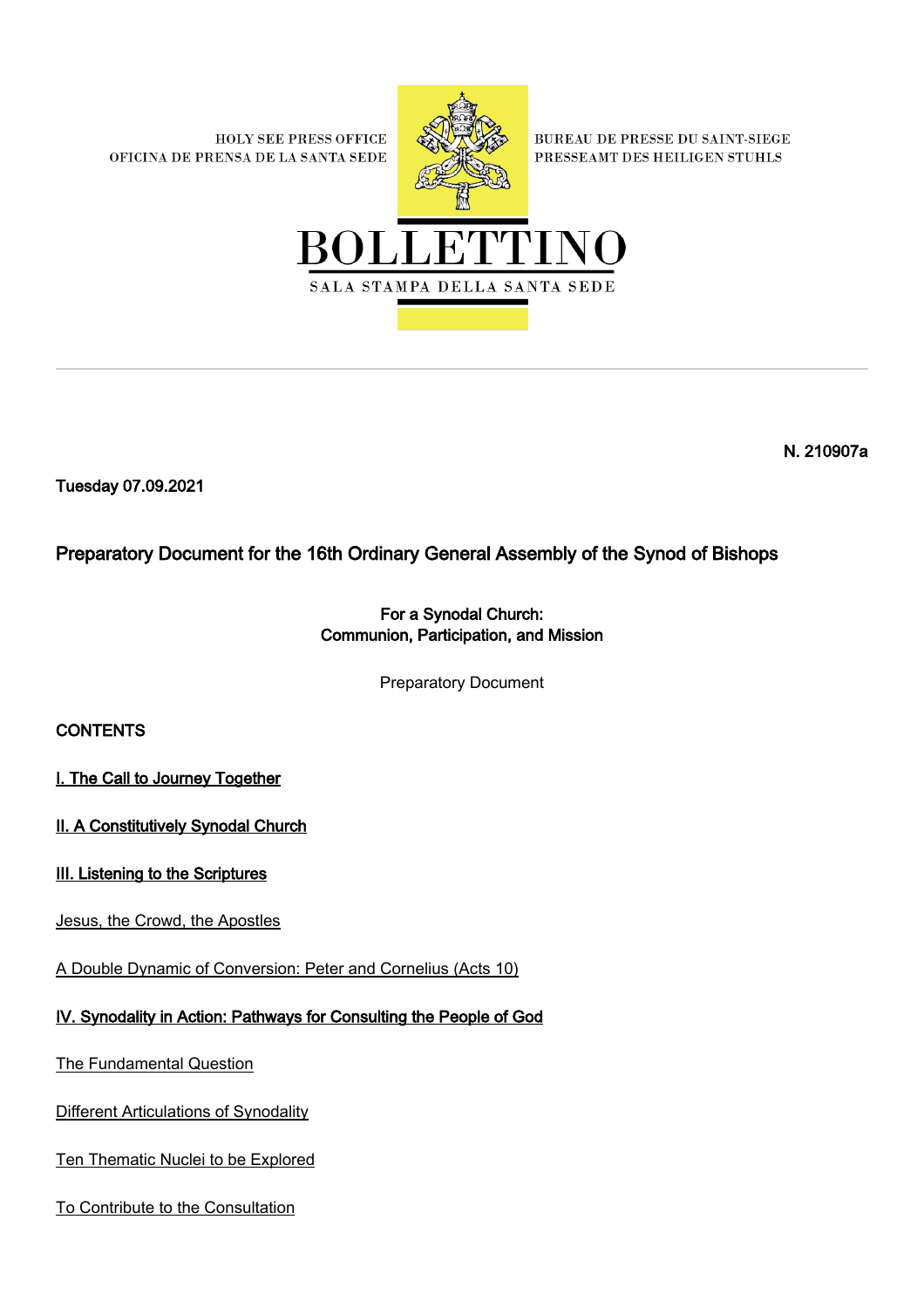1. The Church of God is convoked in Synod. The path entitled "For a Synodal Church: Communion, Participation, and Mission" will solemnly open on the 9th – 10th of October 2021 in Rome and on the following 17th of October in each particular Church. One fundamental stage will be the celebration of the XVI Ordinary General Assembly of the Synod of Bishops, in October 2023,[1] which will be followed by the implementation phase that will again involve the particular Churches (cf. EC, arts. 19-21). With this convocation, Pope Francis invites the entire Church to reflect on a theme that is decisive for its life and mission: "It is precisely this path of synodality which God expects of the Church of the third millennium."[2] This journey, which follows in the wake of the Church's "renewal" proposed by the Second Vatican Council, is both a gift and a task: by journeying together and reflecting together on the journey that has been made, the Church will be able to learn through Her experience which processes can help Her to live communion, to achieve participation, to open Herself to mission. Our "journeying together" is, in fact, what most effectively enacts and manifests the nature of the Church as the pilgrim and missionary People of God.

2. A basic question prompts and guides us: How does this "journeying together," which takes place today on different levels (from the local level to the universal one), allow the Church to proclaim the Gospel in accordance with the mission entrusted to Her; and what steps does the Spirit invite us to take in order to grow as a synodal Church?

Addressing this question together requires listening to the Holy Spirit, who like the wind "blows where it wills; you can hear the sound it makes, but you do not know where it comes from or where it goes" (*Jn* 3:8), remaining open to the surprises that the Spirit will certainly prepare for us along the way. Thus, a dynamism is activated that allows us to begin to reap some of the fruits of a synodal conversion, which will progressively mature. These are objectives of great importance for the quality of ecclesial life and for accomplishing the mission of evangelization, in which we all participate by virtue of our Baptism and Confirmation. Here, we will indicate the main objectives, which decline synodality as the form, the style, and the structure of the Church:

·recalling how the Spirit has guided the Church's journey through history and, today, calls us to be, together, witnesses of God's love;

·living a participative and inclusive ecclesial process that offers everyone—especially those who for various reasons find themselves on the margins—the opportunity to express themselves and to be heard in order to contribute to the edification of the People of God;

·recognizing and appreciating the wealth and the variety of the gifts and charisms that the Spirit liberally bestows for the good of the community and the benefit of the entire human family;

·exploring participatory ways of exercising responsibility in the proclamation of the Gospel and in the effort to build a more beautiful and habitable world;

·examining how responsibility and power are lived in the Church as well as the structures by which they are managed, bringing to light and trying to convert prejudices and distorted practices that are not rooted in the Gospel;

·accrediting the Christian community as a credible subject and reliable partner in paths of social dialogue, healing, reconciliation, inclusion and participation, the reconstruction of democracy, the promotion of fraternity and social friendship;

·regenerating relationships among members of Christian communities as well as between communities and other social groups, e.g., communities of believers of other denominations and religions, civil society organizations, popular movements, etc.;

·fostering the appreciation and appropriation of the fruits of recent synodal experiences on the universal, regional, national, and local levels.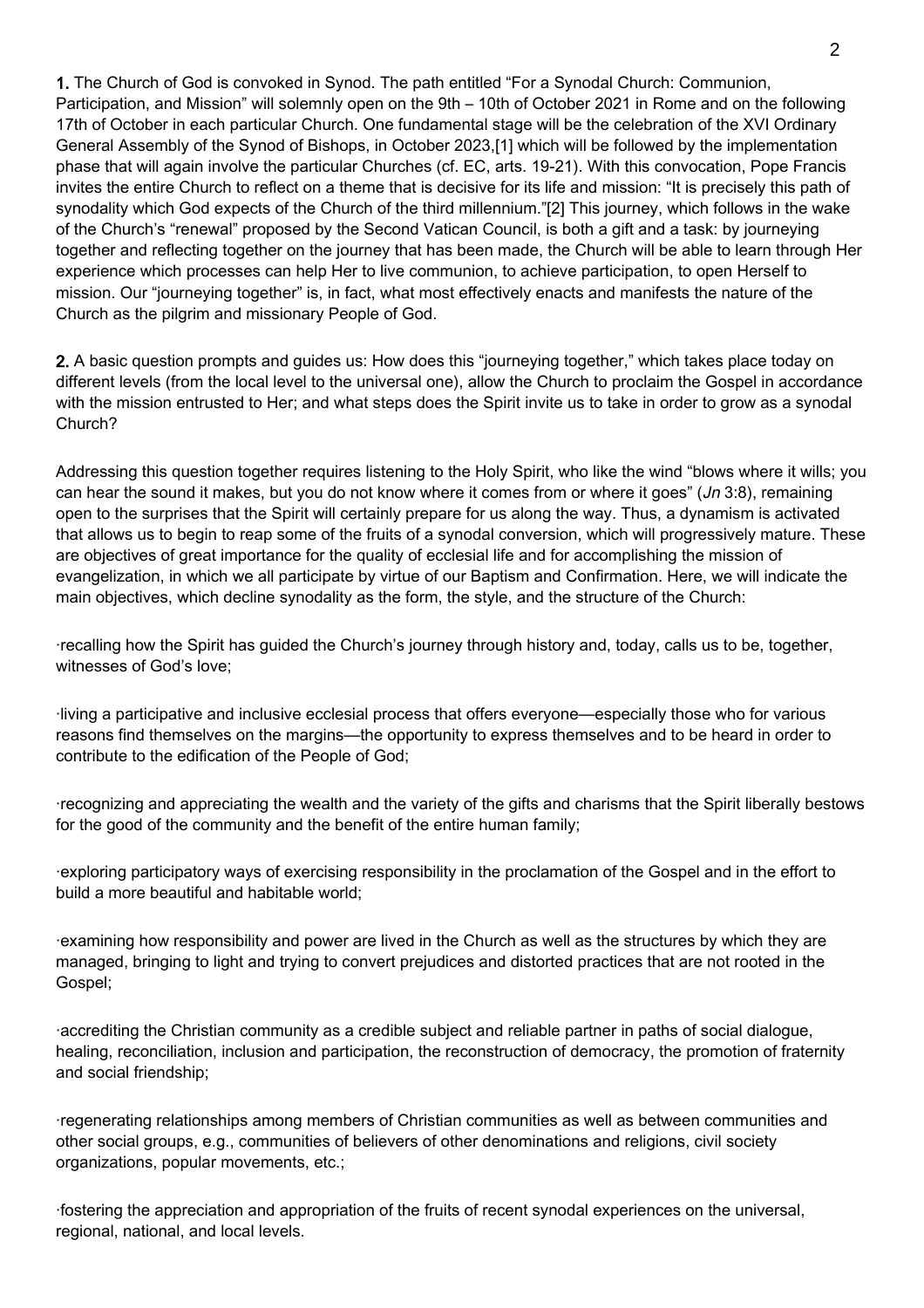3. This Preparatory Document is at the service of the synodal journey, especially as a tool to facilitate the first phase of listening to and consulting the People of God in the particular Churches (October 2021 - April 2022), in the hope of helping to set in motion the ideas, energy, and creativity of all those who will take part in the journey, and to make it easier to share the fruits of their efforts. With this aim: 1) it begins by outlining some prominent characteristics of the contemporary context; 2) it synthetically illustrates the fundamental theological references for a correct understanding and practice of synodality; 3) it offers some biblical thoughts that can nourish meditation and prayerful reflection along the way; 4) it illustrates some perspectives from which to reread the experiences of lived synodality; 5) it shows some ways of articulating this work of rereading in prayer and sharing. To concretely accompany the organization of the work, a methodological Handbook, annexed to this Preparatory Document and available on the dedicated hosting website, is proposed[3]. The site offers some resources for deepening the theme of synodality, as a support to this Preparatory Document; among these, we would like to highlight two that are mentioned several times below: the Address at the Ceremony Commemorating the 50th Anniversary of the Institution of the Synod of Bishops, given by Pope Francis on the 17th of October 2015, and the document Synodality in the Life and Mission of the Church, prepared by the International Theological Commission and published in 2018.

## I. The Call to Journey Together

4. The synodal journey unfolds within a historical context marked by epochal changes in society and by a crucial transition in the life of the Church, which cannot be ignored: it is within the folds of the complexity of this context, in its tensions and contradictions, that we are called to "scrutinize the signs of the times and interpret them in the light of the Gospel" (GS, no. 4). Some elements of the global scenario most closely connected to the theme of the Synod are outlined here; but the picture will need to be enriched and completed at the local level.

5. A global tragedy such as the COVID-19 pandemic "momentarily revived the sense that we are a global community, all in the same boat, where one person's problems are the problems of all. Once more we realized that no one is saved alone; we can only be saved together" (FT, no. 32). At the same time, the pandemic has also made the already existing inequalities and inequities explode: humanity seems increasingly shaken by processes of massification and fragmentation; the tragic condition faced by migrants in all regions of the world shows how high and strong the barriers dividing the single human family still are. The Encyclicals Laudato si' and Fratelli Tutti document the depth of the fault lines that run through humanity, and we can refer to these analyses to start listening to the cry of the poor and of the earth and to recognize the seeds of hope and of the future that the Spirit continues to sow even in our time: "The Creator does not abandon us; he never forsakes his loving plan or repents of having created us. Humanity still has the ability to work together in building our common home" (LS, no. 13).

6. This situation, which, despite great differences, unites the entire human family, challenges the Church's ability to accompany individuals and communities to reread experiences of mourning and suffering that have unmasked many false certainties, and to cultivate hope and faith in the goodness of the Creator and his creation. However, we cannot hide from the fact that the Church herself must face the lack of faith and the corruption even within herself. In particular, we cannot forget the suffering experienced by minors and vulnerable people "due to sexual abuse, the abuse of power and the abuse of conscience perpetrated by a significant number of clerics and consecrated persons."[4] We are continually challenged "as the People of God to take on the pain of our brothers and sisters wounded in their flesh and in their spirit."[5] For too long the cry of the victims has been a cry that the Church has not been able to hear sufficiently. These are deep wounds that are difficult to heal, for which forgiveness can never be asked for enough and which constitute obstacles, sometimes imposing ones, to advancing in the direction of "journeying together." The whole Church is called to deal with the weight of a culture imbued with clericalism that she inherits from her history, and with those forms of exercising authority on which the different types of abuse (power, economic, conscience, sexual) are grafted. It is impossible to think of "a conversion of our activity as a Church that does not include the active participation of all the members of God's People:"[6] together let us ask the Lord for "the grace of conversion and the interior anointing needed to express before these crimes of abuse our compunction and our resolve courageously to combat them."[7]

7. In spite of our infidelities, the Spirit continues to act in history and to show his life-giving power. It is precisely in the furrows dug by the sufferings of every kind endured by the human family and by the People of God that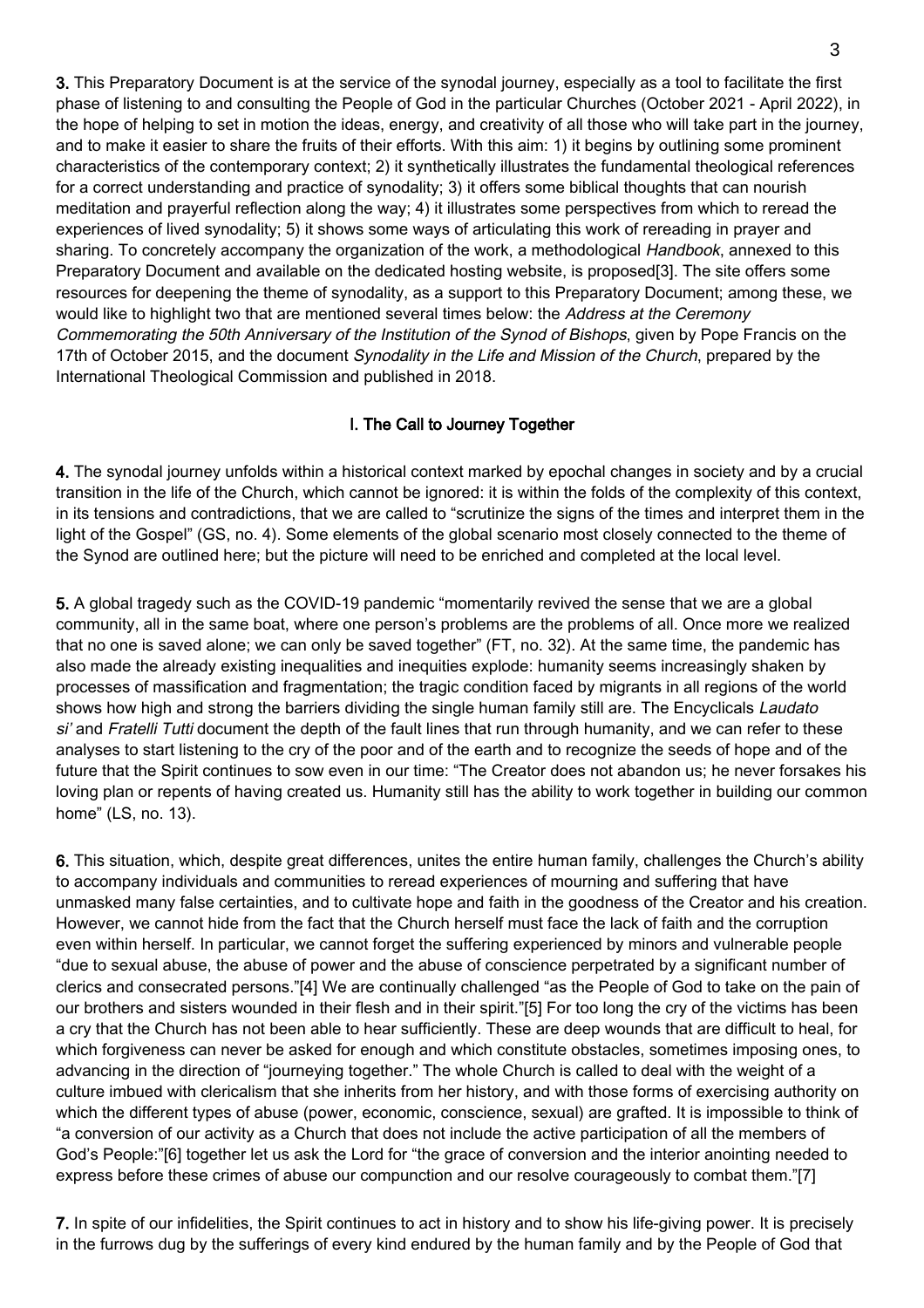new languages of faith and new paths are flourishing, : capable not only of interpreting events from a theological point of view but also of finding in trials the reasons for refounding the path of Christian and ecclesial life. It is a reason for great hope that more than a few Churches have already begun more or less structured meetings and consultation processes with the People of God. Where they have been marked by a synodal style, the sense of Church has flourished and the participation of all has given new impetus to ecclesial life. The desire of young people to be protagonists within the Church and the request for a greater appreciation of women and spaces for participation in the mission of the Church, already signaled by the Synodal Assemblies of 2018 and 2019, are also confirmed. The recent institution of the lay ministry of Catechist and the opening of access to those of Lector and Acolyte to women also move in this direction.

8. We cannot ignore the variety of conditions in which Christian communities live in the different regions of the world. Alongside countries where the Church welcomes the majority of the population and represents a cultural reference point for the whole of society, there are others where Catholics are a minority; in some of these countries, Catholics, together with other Christians, experience forms of persecution, including some very violent ones, and not infrequently martyrdom. If, on the one hand, a secularized mentality tends to expel religion from the public space, on the other hand, religious fundamentalism, without respect for the liberties of others, feeds forms of intolerance and violence that are also reflected in the Christian community and in its relations with society. Christians not infrequently adopt the same attitudes, even fomenting divisions and opposition, including within the Church. It is equally necessary to consider the reverberation, within the Church and in its relations with society, of the fractures caused by reasons of ethnicity, race, caste, or other forms of social stratification or cultural and structural violence, which run through the latter. These situations have a profound impact on the meaning of the expression "journeying together" and on the concrete possibilities of doing so.

9. Within this context, synodality represents the main road for the Church, called to renew herself under the action of the Spirit and by listening to the Word. The ability to imagine a different future for the Church and her institutions, in keeping with the mission she has received, depends largely on the decision to initiate processes of listening, dialogue, and community discernment, in which each and every person can participate and contribute. At the same time, the decision to "journey together" is a prophetic sign for the human family, which needs a shared project capable of pursuing the good of all. A Church capable of communion and fraternity, of participation and subsidiarity, in fidelity to what she proclaims, will be able to stand beside the poor and the least and lend them her own voice. In order to "journey together," we need to let ourselves be educated by the Spirit to a truly synodal mentality, entering with courage and freedom of heart into a conversion process that is indispensable for the "continual reformation of which [the Church] always has need, in so far as she is a human institution" (UR, no. 6; cf. EG, no. 26).

#### II. A Constitutively Synodal Church

10. "It is precisely this path of synodality which God expects of the Church of the third millennium. What the Lord is asking of us is already in some sense present in the very word 'synod',"[8] which is "is an ancient and venerable word in the Tradition of the Church, whose meaning draws on the deepest themes of Revelation."[9] It is "the Lord Jesus who presents Himself as 'the way, the truth, and the life'  $(Jn 14:6)$ ," and "Christians, His followers, were originally called 'followers of the Way' (cf. Acts 9:2; 19,9.23; 22,4; 24,14.22)."[10] Synodality, in this perspective, is much more than the celebration of ecclesial meetings and Bishops' assemblies, or a matter of simple internal administration within the Church; it is "the specific modus vivendi et operandi of the Church, the People of God, which reveals and gives substance to her being as communion when all her members journey together, gather in assembly and take an active part in her evangelizing mission."[11] Thus are intertwined the main axes of a synodal Church that the title of the Synod proposes: communion, participation, and mission. In this chapter, we will briefly illustrate some fundamental theological references on which this perspective is based.

11. In the first millennium, "journeying together"—that is, practicing synodality—was the ordinary way in which the Church, understood as "People united in the unity of the Father and of the Son and of the Holy Spirit,"[12] acted. To those who were creating divisions in the ecclesial body, the Church Fathers opposed the communion of the Churches scattered throughout the world, described by St. Augustine as "concordissima fidei conspiratio,"[13] that is, the agreement in faith of all the Baptized. Here are the roots of the broad development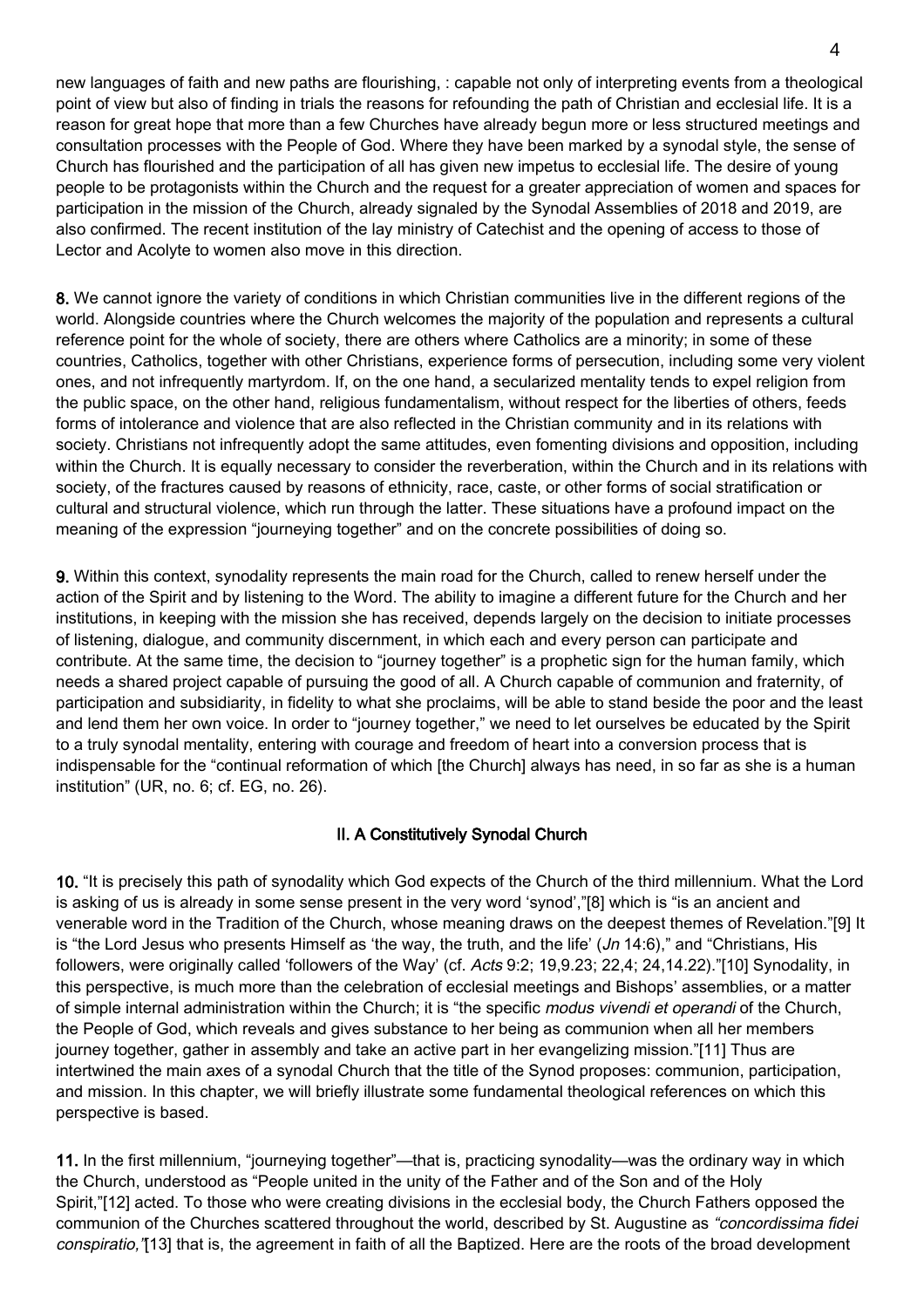of a synodal praxis at all levels of the Church's life—local, provincial, and universal—that reached its highest manifestation in the Ecumenical Council. Within this ecclesial horizon, inspired by the principle of the participation of all in the life of the Church, St. John Chrysostom was able to say that "Church and Synod are synonymous."[14] Even in the second millennium, when the Church emphasized more strongly the hierarchical function, this way of proceeding did not cease: if, alongside the celebration of ecumenical councils, and that of diocesan and provincial synods is well attested, when it came to defining dogmatic truths, the Popes wished to consult the Bishops in order to know the faith of the whole Church, by appealing to the authority of the sensus fidei of the entire People of God, which is "infallible 'in credendo" (EG, no. 119).

12. The Second Vatican Council is anchored in this dynamic of Tradition. It emphasizes that "God, however, does not make men holy and save them merely as individuals, without bond or link between one another. Rather has it pleased Him to bring men together as one people, a people which acknowledges Him in truth and serves Him in holiness." (LG, no. 9). The members of the People of God are united by Baptism, and "if by the will of Christ some are made teachers, pastors and dispensers of mysteries on behalf of others, yet all share a true equality with regard to the dignity and to the activity common to all the Faithful for the building up of the Body of Christ" (LG, no. 32). Therefore, all the Baptized, participants in Christ's priestly, prophetic, and kingly functions by "exercising the variety and ordered richness of their charisms, their vocations and their ministries,"[15] are active subjects of evangelization, both individually and as the entire People of God.

13. The Council emphasized how, by virtue of the anointing of the Holy Spirit received in Baptism, the totality of the Faithful "cannot err in matters of belief. They manifest this special property by means of the whole Peoples' supernatural discernment in matters of faith when 'from the Bishops down to the last of the lay Faithful' they show universal agreement in matters of faith and morals" (LG, no. 12). It is the Spirit who guides the faithful "to all truth" (Jn 16:13). Through action of the Spirit, "this tradition which comes from the Apostles develops in the Church" so that the People of God may grow "in the understanding of the realities and the words which have been handed down. This happens through the contemplation and study made by believers, who treasure these things in their hearts (cf.  $Lk$  2:19, 51) through a penetrating understanding of the spiritual realities which they experience, and through the preaching of those who have received through Episcopal succession the sure gift of truth" (DV, no. 8). In fact, this People, gathered together by its Pastors, adheres to the sacred deposit of the Word of God entrusted to the Church, perseveres constantly in the teaching of the Apostles, in fraternal communion, in the breaking of bread, and in prayer, "so that holding to, practicing, and professing the heritage of the faith, it becomes on the part of the Bishops and Faithful a single common effort" (DV, no. 10).

14. The Pastors, established by God as "authentic guardians, interpreters and witnesses of the faith of the whole Church,"[16] should not be afraid to listen to the Flock entrusted to them. The consultation of the People of God does not imply the assumption within the Church of the dynamics of democracy based on the principle of majority, because there is, at the basis of participation in every synodal process, a shared passion for the common mission of evangelization and not the representation of conflicting interests. In other words, this is an ecclesial process that can only take place "at the heart of a hierarchically structured community." [17] It is in the fruitful bond between the sensus fidei of the People of God and the magisterial function of the Pastors that the unanimous consensus of the whole Church in the same faith is realized. Every synodal process, in which the Bishops are called to discern what the Spirit is saying to the Church, not by themselves but by listening to the People of God, who "shares also in Christ's prophetic office" (LG, no. 12), is an evident form of that "journeying together" which makes the Church grow. St. Benedict emphasizes how "the Lord often reveals the most prudent course to be followed"[18] to those who do not occupy important positions in the community (in that case, the youngest); thus, the Bishops should take care to reach out to everyone, so that, in the orderly unfolding of the synodal journey, what the apostle Paul recommends to the communities may be realized: "Do not quench the Spirit. Do not despise prophetic utterances. Test everything; retain what is good" (1 Thess 5:19-21).

15. The meaning of the journey to which we are all called is above all that of discovering the face and form of a synodal Church, in which "everyone has something to learn. The faithful people, the college of bishops, the Bishop of Rome: all listening to each other, and all listening to the Holy Spirit, the 'Spirit of truth' (Jn 14:17), in order to know what He 'says to the Churches' (Rev 2:7)."[19] The Bishop of Rome, as the principle and foundation of the Church's unity, asks all the Bishops and all the particular Churches, in which and from which the one and only Catholic Church exists (cf. LG, no. 23), to enter with confidence and courage into the path of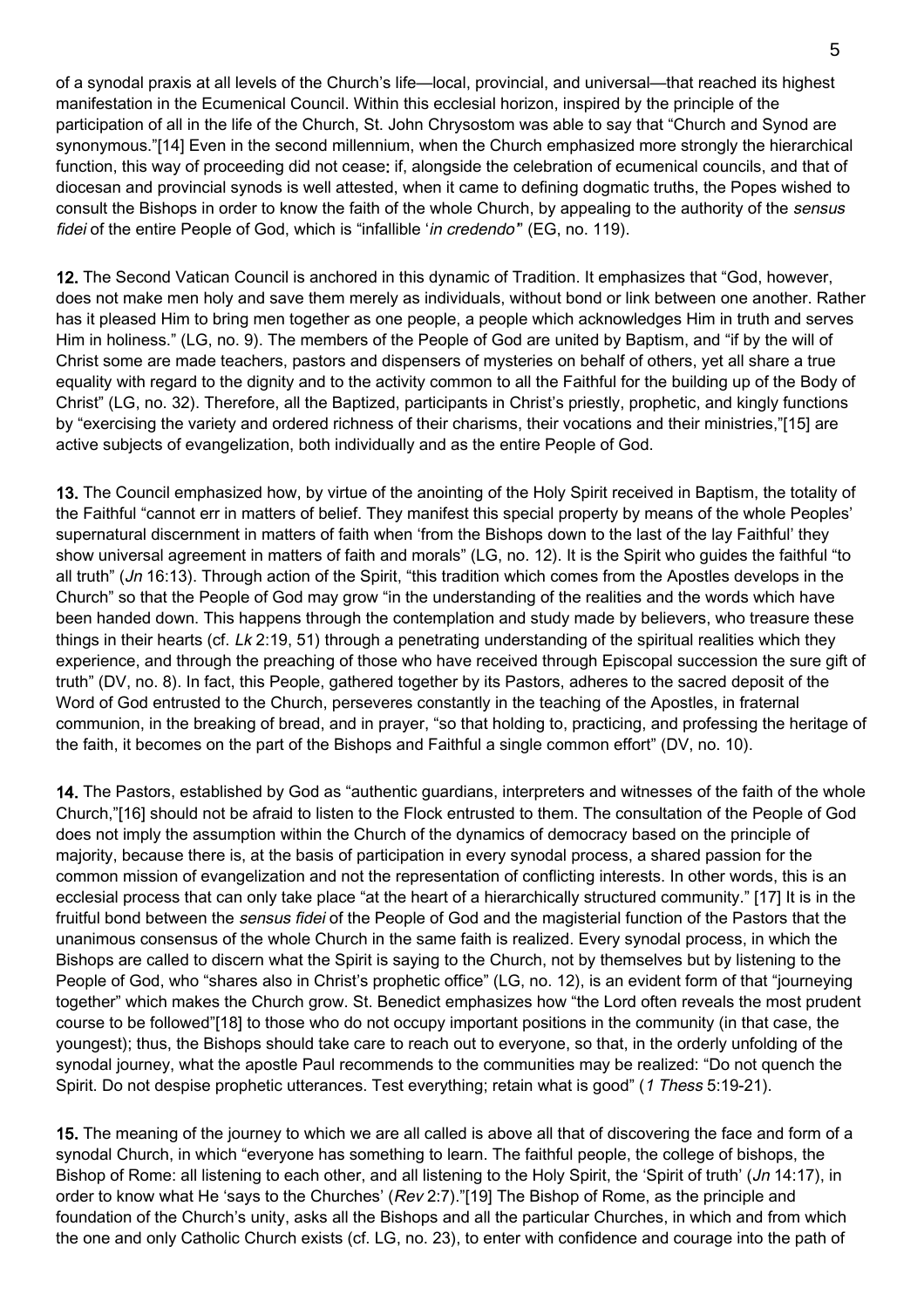synodality. In this "journeying together," we ask the Spirit to help us discover how communion, which brings together in unity the variety of gifts, charisms, and ministries, is for the mission: a synodal Church is a Church "going forth," a missionary Church "whose doors are open" (EG, no. 46). This includes the call to deepen relationships with other Churches and Christian communities, with which we are united by the one Baptism. The perspective of "journeying together," then, is even broader, and embraces all humankind, whose "joys and hopes, griefs and anxieties" we share (GS, no. 1). A synodal Church is a prophetic sign, above all for a community of nations incapable of proposing a shared project, through which to pursue the good of all: practicing synodality is today for the Church the most evident way to be "the universal sacrament of salvation" (LG, no. 48), "a sign and instrument of intimate union with God and of the unity of the whole human race" (LG, no. 1).

#### III. Listening to the Scriptures

16. The Spirit of God, who illuminates and vivifies this "journeying together" of the Churches, is the same Spirit who works in the mission of Jesus, promised to the Apostles and to the generations of disciples who hear God's Word and put it into practice. The Spirit, according to the Lord's promise, does not limit himself to confirming the continuity of the Gospel of Jesus, but will illuminate the ever-new depths of his Revelation and inspire the decisions necessary to sustain the Church's journey (cf. Jn 14:25–26; 15:26–27; 16:12–15). It is, therefore, appropriate that our journey of building a synodal Church be inspired by two "images" from Scripture. One emerges in the representation of the "community scene" that constantly accompanies the journey of evangelization; the other refers to the experience of the Spirit in which Peter and the early community recognize the risk of placing unjustified limits on faith sharing. The synodal experience of journeying together, following the Lord and in obedience to the Spirit, will be able to receive decisive inspiration from meditation on these two traits of revelation.

#### Jesus, the Crowd, the Apostles

17. An original scene appears, in its fundamental structure, as the constant of the way in which Jesus reveals himself throughout the Gospel, as he announces the coming of the Kingdom of God. Essentially, three actors (plus one) are involved. The first, of course, is *Jesus*, the absolute protagonist who takes the initiative, sowing the words and signs of the coming of the Kingdom without "showing partiality" (cf. Acts 10:34). In various ways, Jesus pays special attention to those who are "separated" from God and those "abandoned" by the community (the sinners and the poor, in gospel language). Through his words and actions, he offers liberation from evil and conversion to hope, in the name of God the Father and in the power of the Holy Spirit. Even in the diversity of the Lord's calls, their receptive responses, the common trait is that faith always emerges as a valuing of people: their plea is heard, their difficulty is helped, their availability is appreciated, their dignity is confirmed by God's gaze and restored to the community's recognition.

18. In fact, the work of evangelization and the message of salvation would not be comprehensible without Jesus' constant openness to the widest possible audience, which the Gospels refer to as the crowd, that is, all the people who follow him along the path, and at times even pursue him in the hope of a sign and a word of salvation: this is the second actor on the scene of Revelation. The proclamation of the Gospel is not addressed only to an enlightened or chosen few. Jesus' interlocutor is the "people" of ordinary life, the "everyone" of the human condition, whom he puts directly in contact with God's gift and the call to salvation. In a way that surprises and sometimes scandalizes the witnesses, Jesus accepts as interlocutors all those who emerge from the crowd: he listens to the impassioned remonstrances of the Canaanite woman (cf. Mt 15:21–28), who cannot accept being excluded from the blessing he brings; he allows himself to dialogue with the Samaritan woman (cf.  $Jn$  4:1–42), despite her condition as a socially and religiously compromised woman; he solicits the free and grateful act of faith of the man born blind (cf.  $Jn$  9), whom official religion had dismissed as outside the perimeter of grace.

19. Some follow Jesus more explicitly, experiencing the fidelity of discipleship, while others are invited to return to their ordinary lives: yet all testify to the power of the faith that has saved them (cf. Mt 15:28). Among those who follow Jesus, the figure of the *apostles*, whom he himself calls from the beginning, having given them the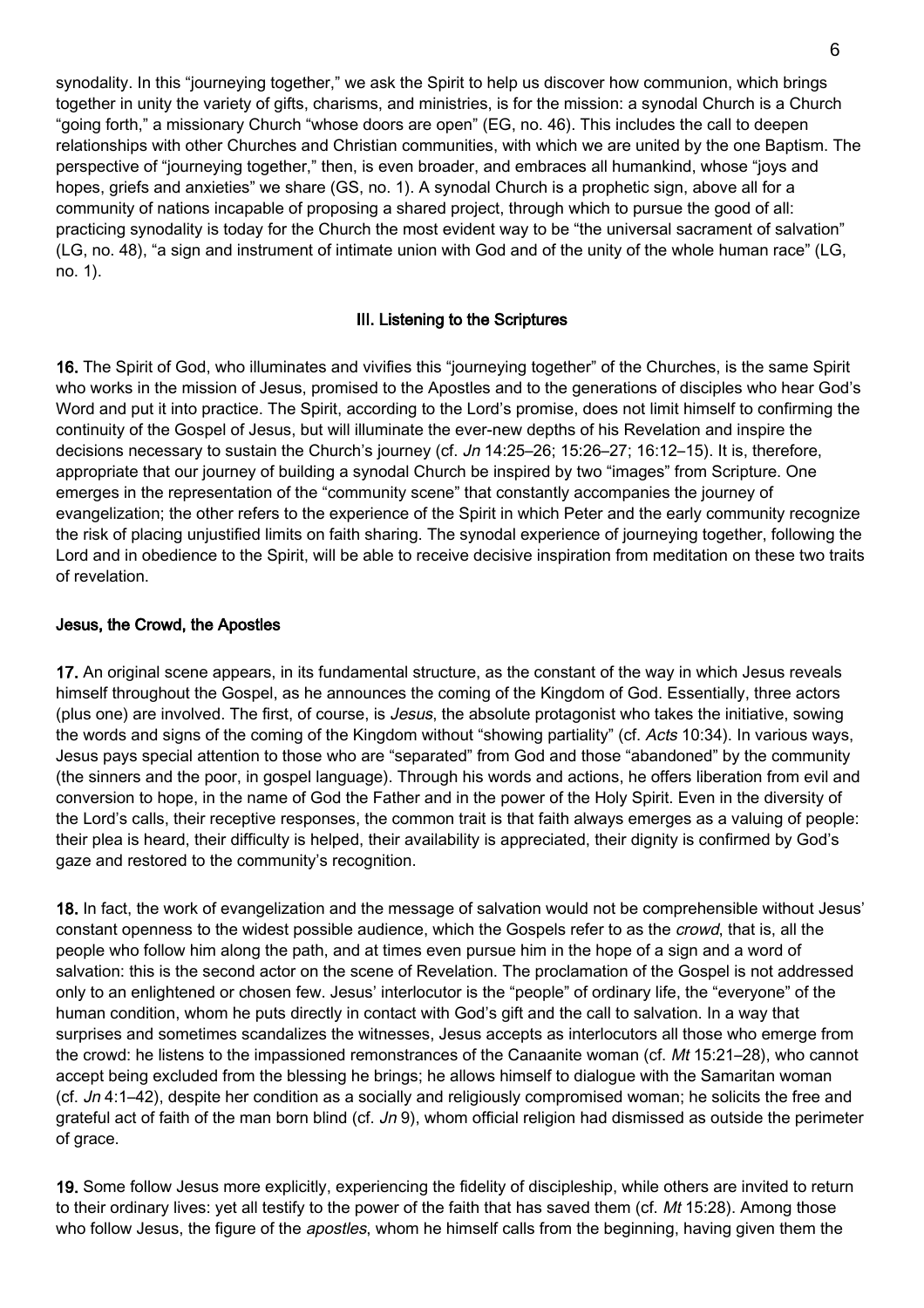task of mediating authoritatively the crowd's relationship with Revelation and with the coming of God's Kingdom, clearly becomes prominent. The third actor's entrance on the scene occurs not thanks to a cure or a conversion, but because it coincides with Jesus' call. The election of the apostles is not the privilege of an exclusive position of power and separation but the grace of an inclusive ministry of blessing and fellowship. Thanks to the gift of the Spirit of the Risen Lord, they are to guard the place of Jesus, without replacing him: not to put filters on his presence, but to make it easy to encounter him.

20. Jesus, the crowd in its diversity, the apostles: this is the imagery and the mystery that must be constantly contemplated and explored in depth so that the Church may increasingly become what she is. None of the three actors can leave the scene. If Jesus is absent, and someone else takes his place, the Church then becomes a contract between the apostles and the crowd and whose dialogue will end up following the plot of the political game. Without the apostles, authorized by Jesus and instructed by the Spirit, the relationship with the evangelical truth is broken, and the crowd, whether it accepts or rejects Jesus, remains exposed to a myth or an ideology about him. Without the crowd, the apostles' relationship with Jesus becomes corrupted into a sectarian and self-referential form of religion, and evangelization, which emanates from the direct self-revelation that God addresses personally to all, offering His salvation, loses its light.

21. Then, there is the "extra" actor, the antagonist, who brings to the scene the diabolical separation of the other three. Faced with the perturbing prospect of the cross, there are disciples who leave and mood-changing crowds. The insidiousness that divides—and, thus, thwarts a common path—manifests itself indifferently in the forms of religious rigor, of moral injunction that presents itself as more demanding than that of Jesus, and of the seduction of a worldly political wisdom that claims to be more effective than a discernment of spirits. In order to escape the deceptions of the "fourth actor," continuous conversion is necessary. Emblematic in this regard is the episode of the centurion Cornelius (cf. Acts 10), the antecedent of that "Council" of Jerusalem (cf. Acts 15) which constitutes a crucial reference point for a synodal Church.

#### A Double Dynamic of Conversion: Peter and Cornelius (Acts 10)

22. The episode narrates, first of all, the conversion of Cornelius, who even receives a sort of annunciation. Cornelius is a pagan, presumably Roman, a centurion (a low-ranking officer) in the army of occupation, who practices a profession based on violence and abuse. Yet, he is dedicated to prayer and almsgiving, that is, he cultivates a relationship with God and cares for his neighbor. It is precisely in his home that the angel surprisingly enters, calls him by name, and exhorts him to send—the verb of mission! —his servants to Jaffa to call—the verb of vocation! —Peter. The narrative then becomes that of the conversion of the latter, who, on that same day, received a vision in which a voice ordered him to kill and eat animals, some of which were unclean. His response is decisive: "By no means, Lord" (Acts 10:14). He recognizes that it is the Lord who is speaking to him, but he emphatically refuses, because that order demolishes precepts of the Torah that are inalienable for his religious identity, and which express a way of understanding election as a difference that entails separation and exclusion from other peoples.

23. The apostle remains deeply disturbed and, while he is wondering about the meaning of what has happened, men sent by Cornelius arrive and the Spirit indicates to him that they are his envoys. Peter responds to them with words that recall those of Jesus in the Garden: "I am the one you are looking for" (Acts 10:21). This is a true and proper conversion, the painful and immensely fruitful passage of leaving one's own cultural and religious categories: Peter accepts to eat with pagans the food he had always considered forbidden, recognizing it as an instrument of life and communion with God and with others. It is in the encounter with people, welcoming them, journeying with them, and entering their homes, that he realizes the meaning of his vision: no human being is unworthy in the eyes of God, and the difference established by election does not imply exclusive preference but service and witnessing of a universal breadth.

24. Both Cornelius and Peter involve other people in their journey of conversion, making them companions in their journey. The apostolic action accomplishes God's will by creating community, breaking down barriers, and promoting encounters. The word plays a central role in the encounter between the two protagonists. Cornelius begins by sharing his experience. Peter listens to him and then speaks, reporting in turn what has happened to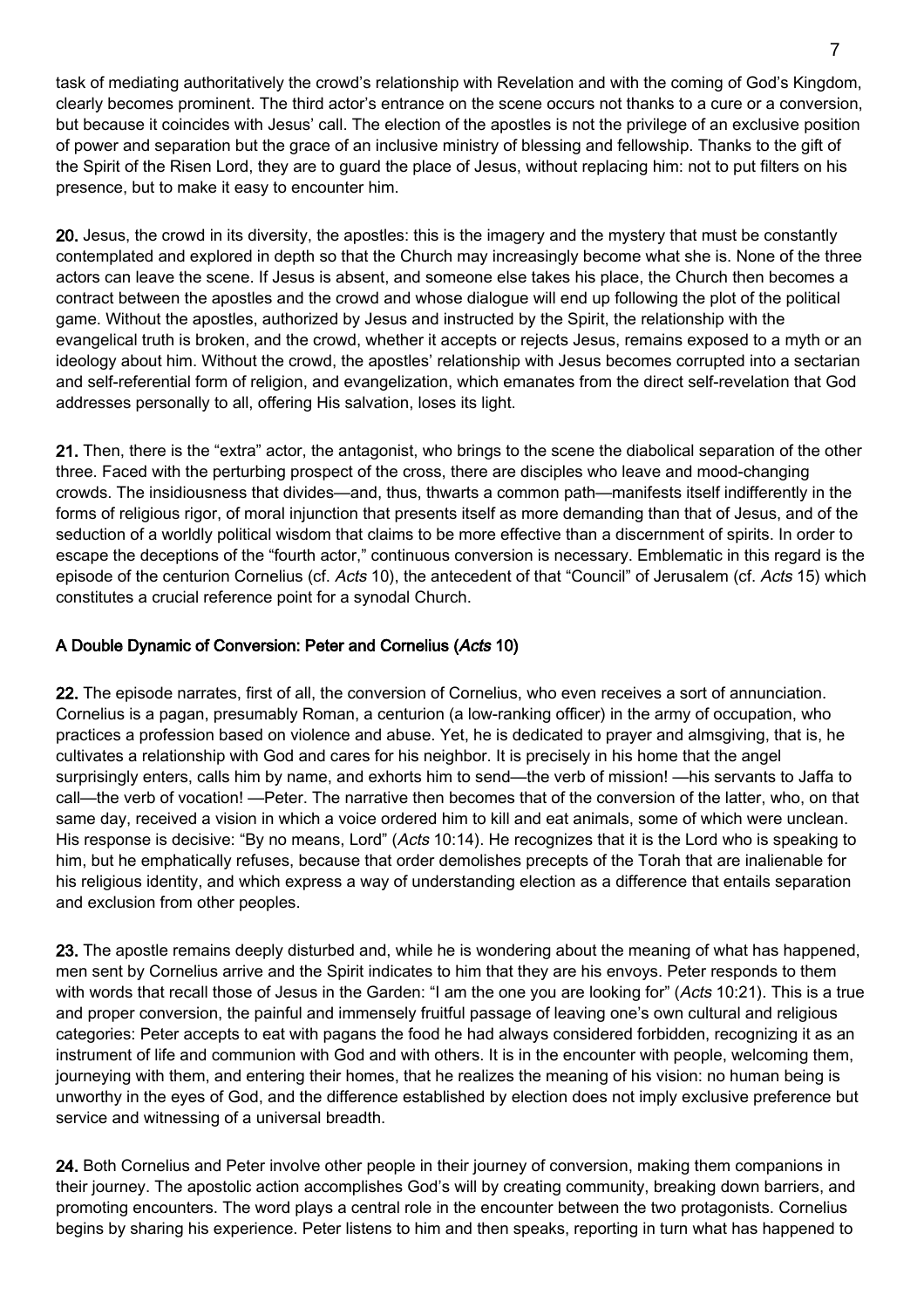him and testifying to the closeness of the Lord, who goes out to meet people individually to free them from what makes them prisoners of evil and mortifies humanity (cf. Acts 10:38). This form of communicating is similar to the one Peter will adopt in Jerusalem when the circumcised believers criticize him, accusing him of having broken the traditional norms, on which all their attention seems to be focused, while disregarding the outpouring of the Spirit: "You entered the house of uncircumcised men and ate with them!" (Acts 11:3). At that moment of conflict, Peter reports what happened to him and his reactions of bewilderment, incomprehension, and resistance. Precisely this will help his interlocutors, initially aggressive and refractory, to listen and accept what has happened. Scripture will help to interpret the meaning, just as it also will at the "Council" of Jerusalem, in a process of discernment that consists of listening together to the Spirit.

## IV. Synodality in Action: Pathways for Consulting the People of God

25. Enlightened by the Word and grounded in Tradition, the synodal path is rooted in the concrete life of the People of God. In fact, it presents a peculiarity that is also an extraordinary resource: its object—synodality—is also its method. In other words, it constitutes a sort of construction site or pilot experience that makes it possible to immediately begin reaping the fruits of the dynamic that progressive synodal conversion introduces into the Christian community. On the other hand, it can only refer to the experiences of synodality lived, at different levels and with different degrees of intensity: valuable elements for discernment on the direction in which to continue to move are offered by their strengths and achievements, and also by their limitations and difficulties. Of course, here, reference is made to the experiences activated by the present synodal journey, but also to all those in which forms of "journeying together" are already being experienced in ordinary life, even if the term synodality is not known or used.

## The Fundamental Question

26. The fundamental question that guides this consultation of the People of God, as mentioned at the beginning, is the following:

A synodal Church, in announcing the Gospel, "journeys together:" How is this "journeying together" happening today in your particular Church? What steps does the Spirit invite us to take in order to grow in our "journeying together"?

In order to respond, you are invited to:

a) ask yourselves what experiences in your particular Church the fundamental question calls to mind;

b) reread these experiences in greater depth: What joys did they provoke? What difficulties and obstacles have they encountered? What wounds have they brought to light? What insights have they elicited?

c) gather the fruits to share: Where, in these experiences, does the voice of the Spirit resound? What is he asking of us? What are the points to be confirmed, the prospects for change, the steps to be taken? Where do we register a consensus? What paths are opening up for our particular Church?

#### Different Articulations of Synodality

27. In the prayer, reflection, and sharing prompted by the fundamental question, it is opportune to keep in mind three levels on which synodality is articulated as a "constitutive dimension of the Church."[20]

·the level of the style with which the Church ordinarily lives and works, which expresses its nature as the People of God that journeys together and gathers in assembly summoned by the Lord Jesus in the power of the Holy Spirit to proclaim the Gospel. This style is realized through "the community listening to the Word and celebrating the Eucharist, the brotherhood of communion and the co-responsibility and participation of the whole People of God in its life and mission, on all levels and distinguishing between various ministries and roles;"[21]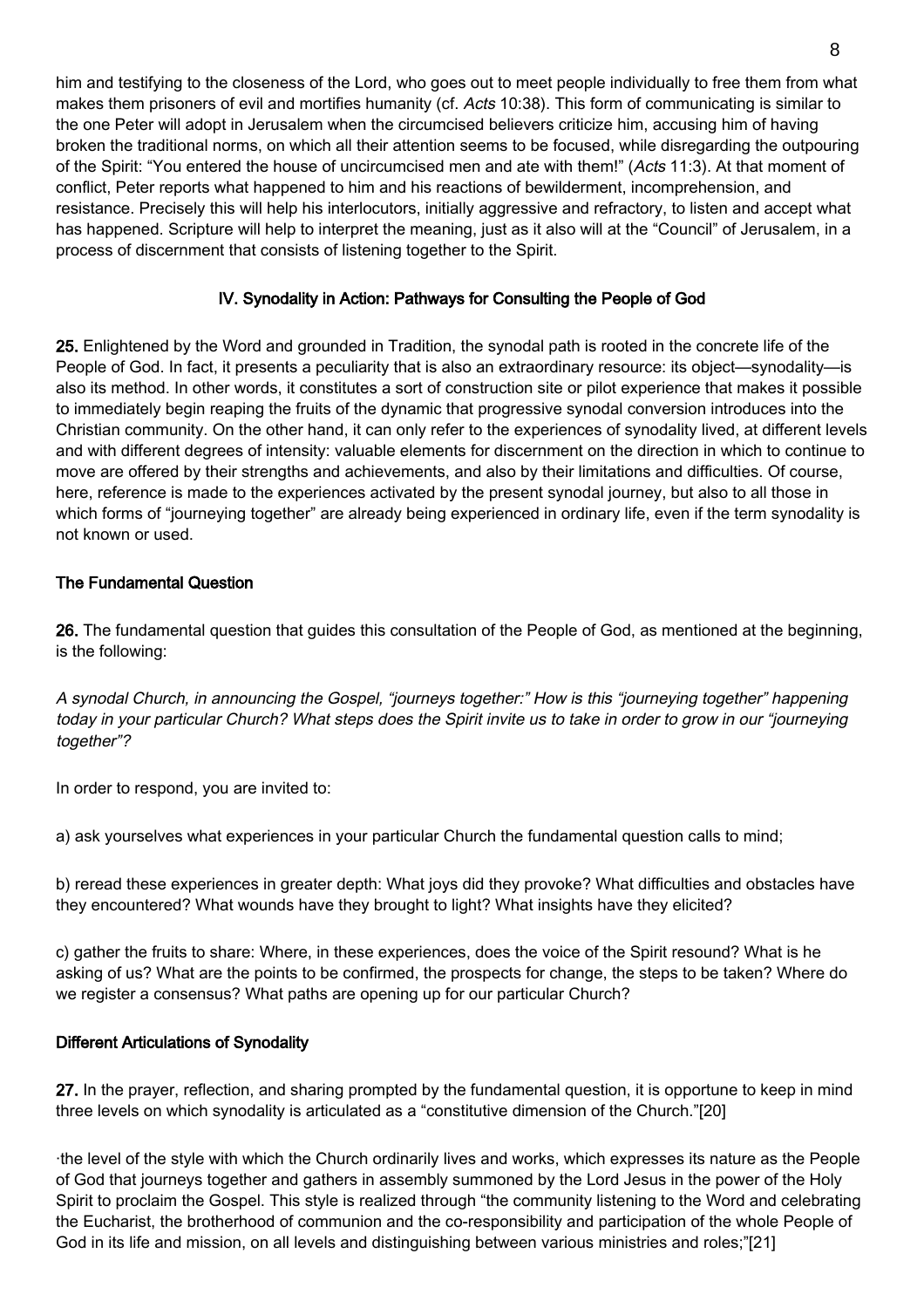·the level of ecclesial structures and processes, determined also from the theological and canonical point of view, in which the synodal nature of the Church is expressed in an institutional way at the local, regional, and universal levels;

·the level of synodal processes and events in which the Church is convoked by the competent authority, according to specific procedures determined by the ecclesiastical discipline.

Although distinct from a logical point of view, these three levels refer one to the other and must be held together in a coherent way, otherwise a counter-testimony is transmitted, and the Church's credibility is undermined. In fact, if it is not embodied in structures and processes, the style of synodality easily degrades from the level of intentions and desires to that of rhetoric, while processes and events, if they are not animated by an adequate style, turn out to be empty formalities.

28. Furthermore, in re-reading experiences, it is necessary to keep in mind that "journeying together" can be understood from two different perspectives, which are strongly interconnected. The first perspective looks at the internal life of the particular Churches, at the relationships between their constituent parts (first and foremost between the Faithful and their Pastors, also through the participatory bodies envisaged by the canonical discipline, including the diocesan synod) and the communities into which they are divided (especially parishes). It then considers the relationships between the Bishops and with the Bishop of Rome, also through the intermediate bodies of synodality (Synods of Bishops of the Patriarchal and Major Archdiocesan Churches, Councils of Hierarchs and Assemblies of Hierarchs of the Churches *sui iuris*, and Episcopal Conferences, with their national, international, and continental expressions). It then extends to the ways in which each particular Church integrates within itself the contribution of the various forms of monastic, religious, and consecrated life, of lay associations and movements, of ecclesial and ecclesiastical institutions of various kinds (schools, hospitals, universities, foundations, charitable and assistance organizations, etc.). Finally, this perspective also embraces relationships and common initiatives with the brothers and sisters of other Christian denominations, with whom we share the gift of the same Baptism.

29. The second perspective considers how the People of God journeys together with the entire human family. Thus, our gaze will focus on the state of relations, dialogue, and possible common initiatives with believers of other religions, with people who are distant from the faith, as well as with specific social environments and groups, with their institutions (the world of politics, culture, economics, finance, labor, trade unions, and business associations, non-governmental and civil society organizations, popular movements, minorities of various kinds, the poor and the excluded, etc.).

#### Ten Thematic Nuclei to be Explored

30. In order to help highlight the experiences and contribute in a richer way to the consultation, we indicate below ten thematic nuclei that articulate different facets of "lived synodality." They should be adapted to the different local contexts and, from time to time, integrated, explained, simplified, and deepened, with particular attention paid to those who have more difficulty in participating and responding: the Handbook that accompanies this Preparatory Document offers tools, itineraries, and suggestions so that the different groups of questions can concretely inspire moments of prayer, formation, reflection, and exchange.

#### I. THE JOURNEYING COMPANIONS

In the Church and in society, we are side by side on the same road. In your local Church, who are the ones "journeying together"? When we say: "our Church," who is part of it? Who is asking us to journey together? Who are the road companions, including those outside the ecclesial perimeter? What persons or groups are left on the margins, expressly or in fact?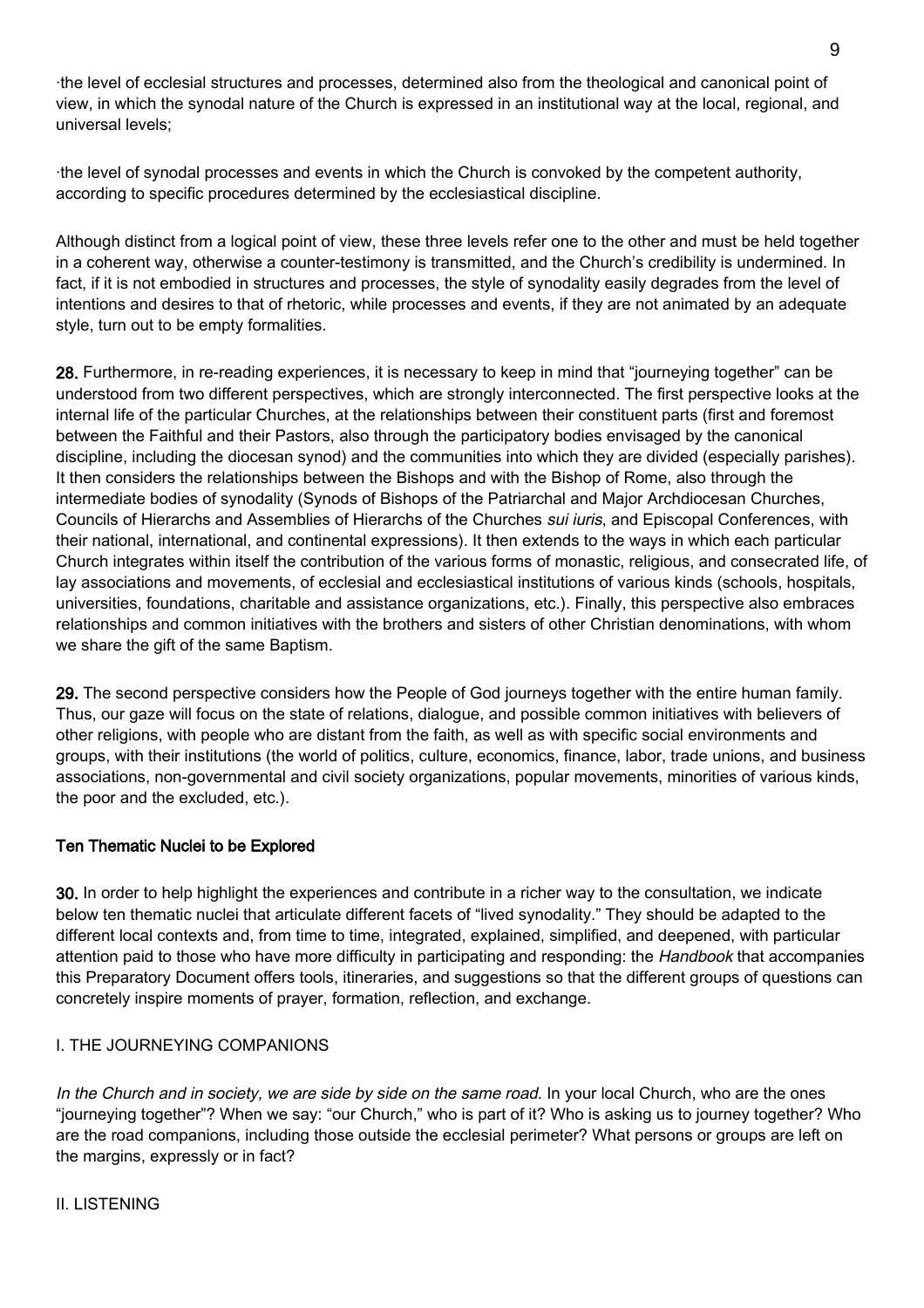Listening is the first step, but it requires having an open mind and heart, without prejudices. To whom does our particular Church "need to listen to"? How are the Laity, especially young people and women, listened to? How do we integrate the contribution of Consecrated Men and Women? What space is there for the voice of minorities, the discarded, and the excluded? Do we identify prejudices and stereotypes that hinder our listening? How do we listen to the social and cultural context in which we live?

#### III. SPEAKING OUT

All are invited to speak with courage and parrhesia, that is, integrating freedom, truth, and charity. How do we promote a free and authentic style of communication within the community and its organizations, without duplicity and opportunism? And in relation to the society of which we are a part? When and how do we manage to say what is important to us? How does the relationship with the media system (not only Catholic media) work? Who speaks on behalf of the Christian community, and how are they chosen?

## IV. CELEBRATING

"Journeying together" is only possible if it is based on communal listening to the Word and the celebration of the Eucharist. How do prayer and liturgical celebration inspire and direct our "journeying together"? How do they inspire the most important decisions? How do we promote the active participation of all the Faithful in the liturgy and the exercise of the sanctifying function? What space is given to the exercise of the ministries of the reader and acolyte?

## V. CO-RESPONSIBLE IN THE MISSION

Synodality is at the service of the Church's mission, in which all her members are called to participate. Since we are all missionary disciples, how is each Baptized person called to be a protagonist in the mission? How does the community support its members committed to service in society (social and political commitment, in scientific research and teaching, in the promotion of social justice, in the protection of human rights, and in caring for the Common home, etc.)? How do you help them to live out these commitments in a logic of mission? How is discernment about mission-related choices made, and who participates in it? How are the different traditions that constitute the patrimony of many Churches, especially the Oriental ones, integrated and adapted, with respect to the synodal style, in view of an effective Christian witness? How does collaboration work in territories where different sui iuris Churches are present?

## VI. DIALOGUE IN CHURCH AND SOCIETY

Dialogue is a path of perseverance that also includes silences and sufferings, but which is capable of gathering the experience of persons and peoples. What are the places and modes of dialogue within our particular Church? How are divergences of vision, the conflicts, the difficulties addressed? How do we promote collaboration with neighboring Dioceses, with and among religious communities in the area, with and among lay associations and movements, etc.? What experiences of dialogue and shared commitment do we have with believers of other religions and with non-believers? How does the Church dialogue with and learn from other sectors of society: the world of politics, economics, culture, civil society, the poor…?

#### VII. WITH THE OTHER CHRISTIAN DENOMINATIONS

The dialogue between Christians of different confessions, united by one Baptism, has a special place in the synodal journey. What relations do we have with the brothers and sisters of other Christian denominations? What areas do they concern? What fruits have we drawn from this "journeying together"? What are the difficulties?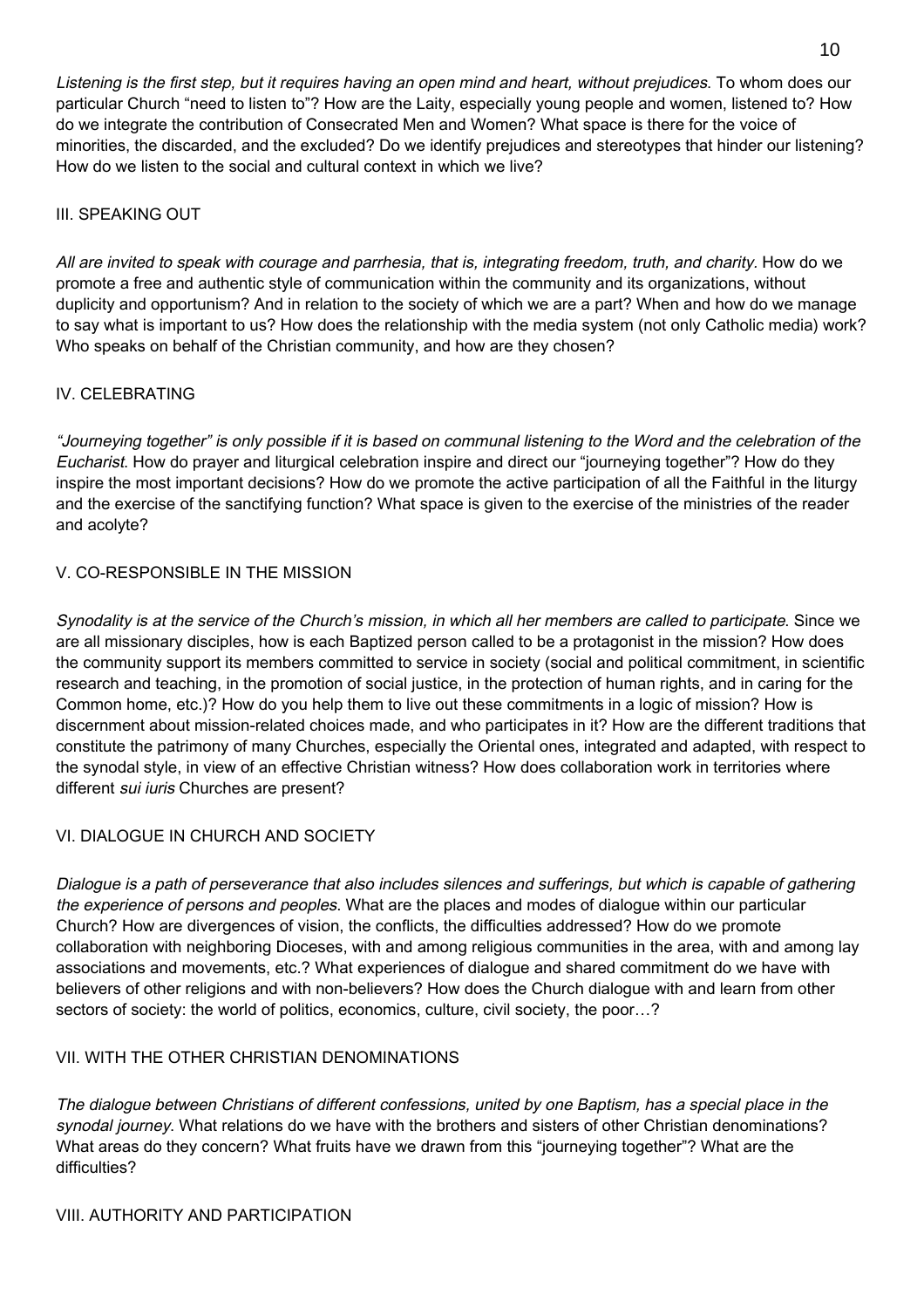A synodal Church is a participatory and co-responsible Church. How do we identify the goals to be pursued, the way to achieve them, and the steps to be taken? How is authority exercised within our particular Church? What are the practices of teamwork and co-responsibility? How are lay ministries and the assumption of responsibility by the Faithful promoted? How do synodal bodies function at the level of the particular Church? Are they a fruitful experience?

### IX. DISCERNING AND DECIDING

In a synodal style, decisions are made through discernment, based on a consensus that flows from the common obedience to the Spirit. By what procedures and methods do we discern together and make decisions? How can they be improved? How do we promote participation in decision-making within hierarchically structured communities? How do we articulate the consultative phase with the deliberative one, the process of decisionmaking with the moment of *decision-taking*? How and with what tools do we promote transparency and accountability?

## X. FORMING OURSELVES IN SYNODALITY

The spirituality of journeying together is called to become an educational principle for the formation of the human person and of the Christian, of the families, and of the communities. How do we form people, especially those who hold roles of responsibility within the Christian community, to make them more capable of "journeying together," listening to one another and engaging in dialogue? What formation do we offer for discernment and the exercise of authority? What tools help us to read the dynamics of the culture in which we are immersed and their impact on our style of Church?

## To Contribute to the Consultation

31. The purpose of the first phase of the synodal journey is to foster a broad consultation process in order to gather the wealth of the experiences of lived synodality, in its different articulations and facets, involving the Pastors and the Faithful of the particular Churches at all the different levels, through the most appropriate means according to the specific local realities: the consultation, coordinated by the Bishop, is addressed "to the Priests, Deacons and lay Faithful of their Churches, both individually and in associations, without overlooking the valuable contribution that consecrated men and women can offer" (EC, no. 7). The contribution of the participatory bodies of the particular Churches is specifically requested, especially that of the Presbyteral Council and the Pastoral Council, from which "a synodal Church [can truly] begin to take shape".[22] Equally valuable will be the contribution of other ecclesial entities to which the Preparatory Document will be sent, as well as that of those who wish to send their own contribution directly. Finally, it will be of fundamental importance that the voice of the poor and excluded also find a place, not only that of those who have some role or responsibility within the particular Churches.

32. The synthesis that each particular Church will elaborate at the end of this work of listening and discernment will constitute its contribution to the journey of the universal Church. To make the subsequent phases of the journey easier and more sustainable, it is important to condense the fruits of prayer and reflection into a maximum of ten pages. If necessary to contextualize and explain them better, other texts can be attached to support or integrate them. We recall that the purpose of the Synod, and therefore of this consultation, is not to produce documents, but "to plant dreams, draw forth prophecies and visions, allow hope to flourish, inspire trust, bind up wounds, weave together relationships, awaken a dawn of hope, learn from one another and create a bright resourcefulness that will enlighten minds, warm hearts, give strength to our hands."[23]

#### Abbreviations

 $\_$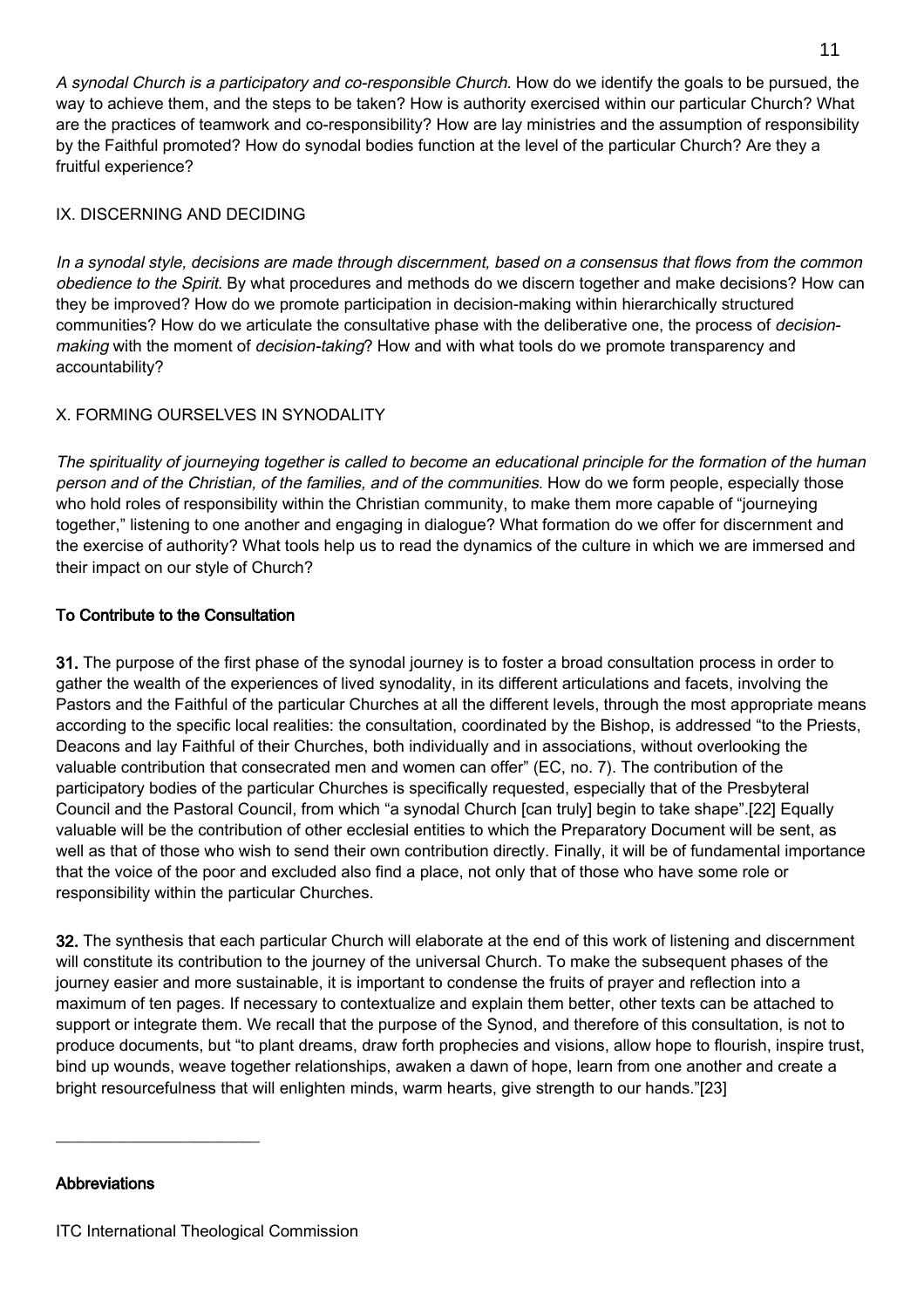[1] The stages of the synodal journey are reported below:

[2] FRANCIS, Address for the ceremony commemorating the 50th anniversary of the institution of the Synod of Bishops (17 October 2015).

[3] Cf. www.synod.va

\_\_\_\_\_\_\_\_\_\_\_\_\_\_\_\_\_\_\_\_\_\_\_\_\_

[4] FRANCIS, Letter to the People of God (20 August 2018), introduction.

[5] *Ibid.*, no. 2.

[6] *Ibid.* 

[7] Ibid.

[8] FRANCIS, Address at the Ceremony Commemorating the 50th Anniversary of the Institution of the Synod of Bishops.

[9] ITC, Synodality in the Life and Mission of the Church (2 March 2018), no. 3.

[10] *Ibid.* 

[11] *Ibid.*, no. 6.

[12] CYPRIAN, The Lord's Prayer, 23

[13] AUGUSTIN, Letter 194, 31.

[14]JOHN CHRYSOSTOM, Commentary on Psalm 149.

[15] ITC, Synodality in the Life and Mission of the Church, no. 6.

[16] FRANCIS, Address at the Ceremony Commemorating the 50th Anniversary of the Institution of the Synod of Bishops.

[17] ITC, Synodality in the Life and Mission of the Church, no. 69.

[18] BENEDICT, Rule, 3.3.

DV Vatican Council II, Dogm. Const. Dei Verbum (18 November 1965)

EC Francis, Ap. Const. Episcopalis communio (15 September 2018)

EG Francis, Ap. Exhort. Evangelii gaudium (24 November 2013)

FT Francis, Enc. Lett. Fratelli tutti (3 October 2020)

GS Vatican Council II, Past. Const. Gaudium et spes (7 December 1965)

LG Vatican Council II, Dogm. Const. Lumen gentium (21 November 1964)

LS Francis, Enc. Lett. Laudato si' (24 May 2015)

UR Vatican Council II, Decree Unitatis redintegratio (21 November 1964)